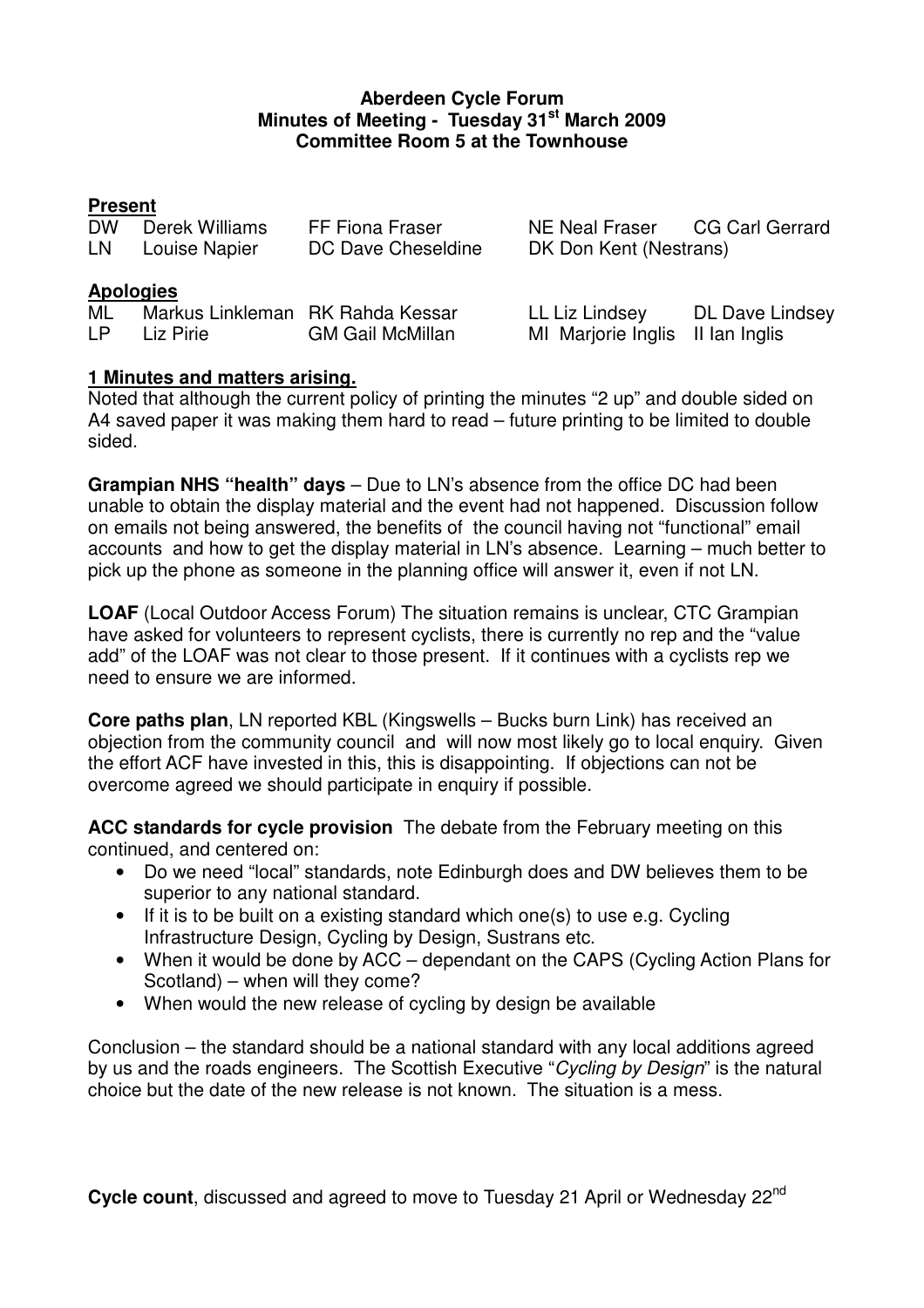April. DW reported he did not have the time to run two counts this year. Agreed to continue with April one and review if anyone else wants to do the later one.

**Bike Thefts** – CG has been in contact with Grampian Police's crime prevention unit who have now supplied all the material for a "micro site" within the ACF web. Post meeting note see:

# **www.aberdeencycleforum.org.uk/security**

This now includes an ACF inspired "e-Bike Passport" . Proposed to do a join press release with the crime prevention unit when details finalized.

# **2 – Cycling, Walking and Safer Streets**

CG presented a summary provided by ACC's Graeme McKenzie and Doug Richie, in summary in the 2008/9 financial year the CWSS spending has provide:

- 13 "wide" Red texturefelx lanes
- 6 restrictions removed (dropped kerb etc.)
- 7 Schools with lockers / stands or sheds installed (Dyce Academy, Bridge of Don Academy, St Joseph's Primary, Ferryhill Primary, Muirfield Primary, Cornhill Primary)

CG still awaits the actual spend, but from the details above it would appear most if not all of the budget was spent by ACC.

Looking forward ACC's capital budgets for 2009/10 have been frozen until a council meeting on 20<sup>th</sup> May. Even though CWSS spending is "ring fenced" by the Scottish Executive, it still can't be spent before this date. We need to agree our priorities before this meeting. To be on the April agenda when more present for further discussion.

#### **3 Cycle Promotion**

DK introduced himself to those who had not met him before and provided overview of the current Nestrans travel awarness planning and specifically awareness week 24 Apr – 1 May, The **GetAbout** partnership:

Nestrans, Aberdeen City Council, Aberdeenshire Council, Univ of Aberdeen, Robert Gordons Univ, Aberdeen College, NHS Grampian, Dyce TMP and Energy Saving Trust

Highlights of the week:

- Raising the standard (i.e. standard  $=$  flag) multi-modal journey Old Medldrum-Inverurie(Bike)-Dyce(Train)-Bridge of Don(car share)-King St(Bus)- Townhouse(walk)
- GetAbout club discont card etc
- Sunday  $26^{th}$  lead rides for beginners role for Try Cycling
- Look Alikes of famous people on bikes and buses.
- First Bus "delight the customer day" (should this not be every day?)
- Aberdeen University sustainability day including training by ACT
- Commuter challenge i.e. bike, bus car race not like our challenge.
- GetCycling (company of cyclists) on Belmont street ACF to have a stall.

Starts at 10:00 – CG has a fold up table, LN has the display material and LP has the Gazaebo (note its branded "Fosters" but we can perhaps put up inside out or put our